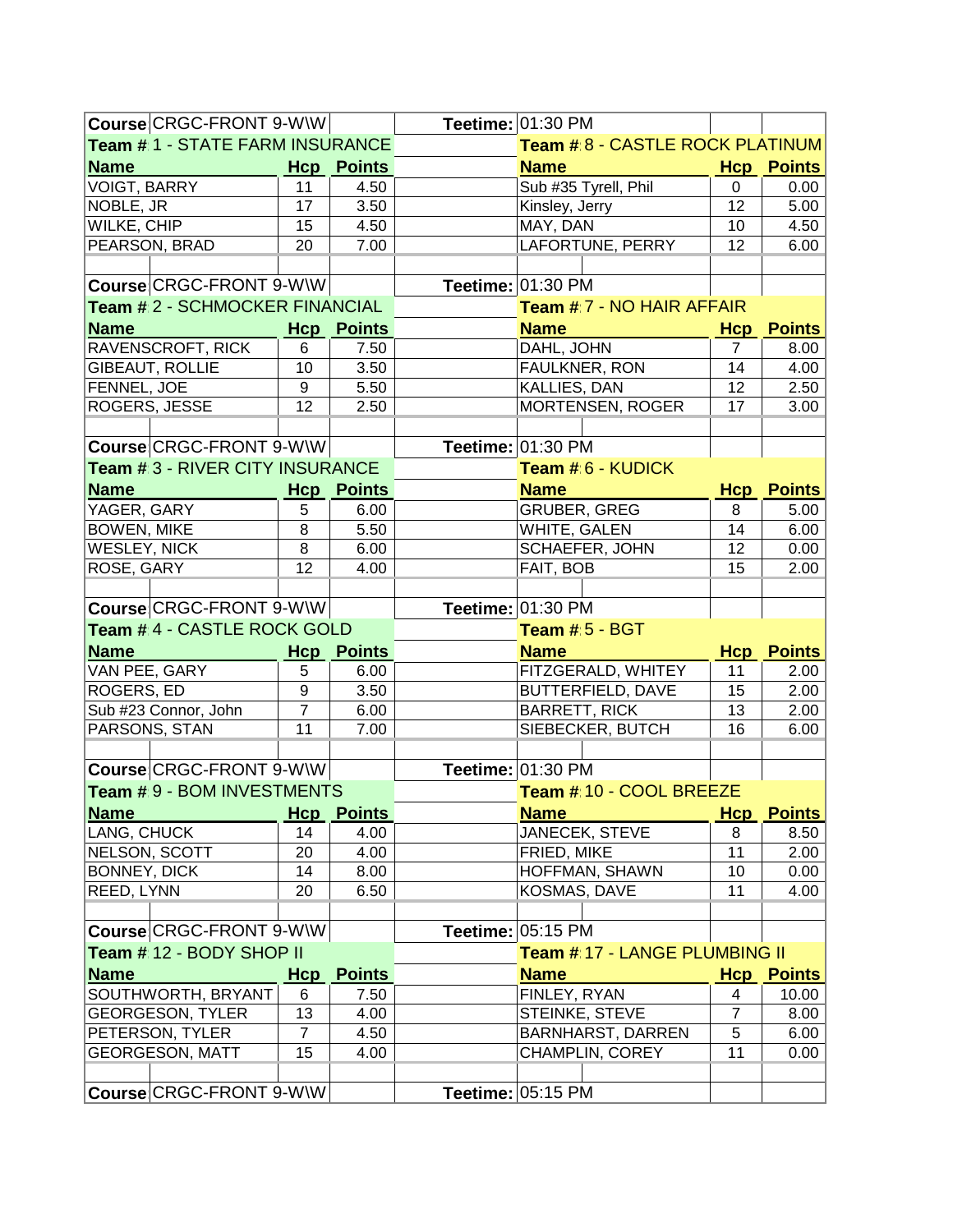| <b>Name</b><br><b>Name</b><br><b>Hcp</b> Points<br><b>Hcp</b> Points<br>HALL, BRIAN<br>HUNKINS, MATT<br>3<br>4.00<br>3<br>5.00<br>HUNKINS, MARC<br>8<br>7.00<br>$\overline{\mathcal{A}}$<br>8.00<br>$\overline{3}$<br>WALSH, JUSTIN<br>HETTSTEDT, JP<br>3<br>5.50<br>8.00<br>11<br><b>HOEHN, BRIAN</b><br>16<br>5.50<br><b>BERNDSEN, JAMES</b><br>7.00<br>Course CRGC-FRONT 9-W\W<br>Teetime: 05:15 PM<br>Team # 14 - SHIPWRECK BAY II<br>Team # 15 - SHIPWRECK BAY III<br><b>Name</b><br><b>Name</b><br><b>Hcp Points</b><br><b>Hcp Points</b><br>HOFFMAN, SHAWN<br>RICE, DON<br>$\overline{7}$<br>2.50<br>9<br>6.00<br>12<br>FETZER, JOHN<br>13<br>THEDER, JON<br>2.50<br>3.00<br>$\overline{9}$<br>11<br>CIAMPA, DAN<br>PARSONS, STAN<br>4.00<br>3.50<br>HABERMEYER, JIM<br>STREIFEL, MARK<br>20<br>17<br>0.00<br>3.50<br>Course CRGC-FRONT 9-W\W<br>Teetime: $05:15$ PM<br>Team # 20 - OAKDALE CREDIT UNION<br><b>Team # 19 - VARC</b><br><b>Name</b><br><b>Hcp</b> Points<br><b>Hcp Points</b><br><b>Name</b><br>WOGGON, TIM<br>LYNCH, MIKE<br>10<br>2.50<br>3<br>4.00<br><b>BEENKEN, COLE</b><br>$\overline{7}$<br>11<br>WOGGON, TOM<br>3.00<br>2.00<br><b>BUCHMEIER, ADAM</b><br>3<br>10<br>7.00<br>WOGGON, Ben<br>2.00<br>8<br>LEVENHAGEN, Nic<br>13<br>5.00<br>FINNEGAN, JIM<br>2.50<br>Course CRGC-FRONT 9-W\W<br>Teetime: 05:15 PM<br>Team # 11 - BODY SHOP I<br>Team # 18 - HOMETOWN HEATING<br><b>Name</b><br><b>Hcp</b> Points<br><b>Name</b><br><b>Hcp</b> Points<br>LARSON, BRIAN<br>PFAFF, RYAN<br>1.50<br>9<br>4<br>7.00<br>HEINKEL, RICK<br>PFAFF, ROB<br>3.00<br>13<br>7.00<br>14<br>KEATING, BILL<br>BOHNERT, ROBERT<br>5.00<br>10<br>4.00<br>9<br>HEMERLEY, JERRY<br>13<br>16<br>2.00<br>PFAFF, RUSTY<br>4.50<br>Course CRGC-BACK 9-W\W<br>Teetime: 05:15 PM<br>Team # 21 - LANGE PLUMBING I<br>Team # 28 - CLARK PLUMBING<br>Name<br><b>Name</b><br><b>Hcp Points</b><br><b>Hcp Points</b><br>LANGE, STEVE<br>CLARK, DAN<br>10<br>8.00<br>9<br>4.00<br><b>VEGA, PAUL</b><br>15<br>LESKY, JACK<br>19<br>6.00<br>4.00<br>LANGE, VERN<br>HARVEY, RICH<br>11<br>7.50<br>18<br>4.00<br>20<br><b>WEAVER, BOB</b><br>20<br>NOWICKI, JAMIE<br>3.00<br>7.00<br>Course CRGC-BACK 9-W\W<br>Teetime: 05:15 PM<br><b>Team # 22 - JACOBSEN CONSTRUCTION</b><br>Team # 27 - MILE BLUFF<br><b>Name</b><br>Points<br><b>Name</b><br><b>Points</b><br><u>Hcp</u><br><u>Hcp_</u><br>CONNOR, JOHN<br>STICKNEY, DUSTIN<br>9<br>9<br>9.00<br>8.00<br>ULRICH, JARED<br>O'KEEFE, JIM<br>10<br>5.00<br>11<br>7.50<br><b>BRADLEY, RUSS</b><br>5.00<br>FENTON, ANDY<br>10<br>2.50<br>10<br>12<br>WOODWARD, KYLE<br>20<br>4.00<br>GOULD, JOHN<br>5.00<br>Teetime: $05:15$ PM<br>Course CRGC-BACK 9-W\W<br>Team # 23 - BROVILLE BANDITS<br>Team # 26 - NEW TOP BILLIARDS | Team # 13 - SHIPWRECK BAY I |  |  | <b>Team # 16 - NECEDAH 'RITAS</b> |  |  |
|--------------------------------------------------------------------------------------------------------------------------------------------------------------------------------------------------------------------------------------------------------------------------------------------------------------------------------------------------------------------------------------------------------------------------------------------------------------------------------------------------------------------------------------------------------------------------------------------------------------------------------------------------------------------------------------------------------------------------------------------------------------------------------------------------------------------------------------------------------------------------------------------------------------------------------------------------------------------------------------------------------------------------------------------------------------------------------------------------------------------------------------------------------------------------------------------------------------------------------------------------------------------------------------------------------------------------------------------------------------------------------------------------------------------------------------------------------------------------------------------------------------------------------------------------------------------------------------------------------------------------------------------------------------------------------------------------------------------------------------------------------------------------------------------------------------------------------------------------------------------------------------------------------------------------------------------------------------------------------------------------------------------------------------------------------------------------------------------------------------------------------------------------------------------------------------------------------------------------------------------------------------------------------------------------------------------------------------------------------------------------------------------------------------------------------------------------------------------------------------------------------------------------------------------------------------------------------------------------------------------------------------------------------------------------------------------------------------------------------------------------------------------|-----------------------------|--|--|-----------------------------------|--|--|
|                                                                                                                                                                                                                                                                                                                                                                                                                                                                                                                                                                                                                                                                                                                                                                                                                                                                                                                                                                                                                                                                                                                                                                                                                                                                                                                                                                                                                                                                                                                                                                                                                                                                                                                                                                                                                                                                                                                                                                                                                                                                                                                                                                                                                                                                                                                                                                                                                                                                                                                                                                                                                                                                                                                                                                    |                             |  |  |                                   |  |  |
|                                                                                                                                                                                                                                                                                                                                                                                                                                                                                                                                                                                                                                                                                                                                                                                                                                                                                                                                                                                                                                                                                                                                                                                                                                                                                                                                                                                                                                                                                                                                                                                                                                                                                                                                                                                                                                                                                                                                                                                                                                                                                                                                                                                                                                                                                                                                                                                                                                                                                                                                                                                                                                                                                                                                                                    |                             |  |  |                                   |  |  |
|                                                                                                                                                                                                                                                                                                                                                                                                                                                                                                                                                                                                                                                                                                                                                                                                                                                                                                                                                                                                                                                                                                                                                                                                                                                                                                                                                                                                                                                                                                                                                                                                                                                                                                                                                                                                                                                                                                                                                                                                                                                                                                                                                                                                                                                                                                                                                                                                                                                                                                                                                                                                                                                                                                                                                                    | <b>ERLER, JOE</b>           |  |  |                                   |  |  |
|                                                                                                                                                                                                                                                                                                                                                                                                                                                                                                                                                                                                                                                                                                                                                                                                                                                                                                                                                                                                                                                                                                                                                                                                                                                                                                                                                                                                                                                                                                                                                                                                                                                                                                                                                                                                                                                                                                                                                                                                                                                                                                                                                                                                                                                                                                                                                                                                                                                                                                                                                                                                                                                                                                                                                                    |                             |  |  |                                   |  |  |
|                                                                                                                                                                                                                                                                                                                                                                                                                                                                                                                                                                                                                                                                                                                                                                                                                                                                                                                                                                                                                                                                                                                                                                                                                                                                                                                                                                                                                                                                                                                                                                                                                                                                                                                                                                                                                                                                                                                                                                                                                                                                                                                                                                                                                                                                                                                                                                                                                                                                                                                                                                                                                                                                                                                                                                    |                             |  |  |                                   |  |  |
|                                                                                                                                                                                                                                                                                                                                                                                                                                                                                                                                                                                                                                                                                                                                                                                                                                                                                                                                                                                                                                                                                                                                                                                                                                                                                                                                                                                                                                                                                                                                                                                                                                                                                                                                                                                                                                                                                                                                                                                                                                                                                                                                                                                                                                                                                                                                                                                                                                                                                                                                                                                                                                                                                                                                                                    |                             |  |  |                                   |  |  |
|                                                                                                                                                                                                                                                                                                                                                                                                                                                                                                                                                                                                                                                                                                                                                                                                                                                                                                                                                                                                                                                                                                                                                                                                                                                                                                                                                                                                                                                                                                                                                                                                                                                                                                                                                                                                                                                                                                                                                                                                                                                                                                                                                                                                                                                                                                                                                                                                                                                                                                                                                                                                                                                                                                                                                                    |                             |  |  |                                   |  |  |
|                                                                                                                                                                                                                                                                                                                                                                                                                                                                                                                                                                                                                                                                                                                                                                                                                                                                                                                                                                                                                                                                                                                                                                                                                                                                                                                                                                                                                                                                                                                                                                                                                                                                                                                                                                                                                                                                                                                                                                                                                                                                                                                                                                                                                                                                                                                                                                                                                                                                                                                                                                                                                                                                                                                                                                    |                             |  |  |                                   |  |  |
|                                                                                                                                                                                                                                                                                                                                                                                                                                                                                                                                                                                                                                                                                                                                                                                                                                                                                                                                                                                                                                                                                                                                                                                                                                                                                                                                                                                                                                                                                                                                                                                                                                                                                                                                                                                                                                                                                                                                                                                                                                                                                                                                                                                                                                                                                                                                                                                                                                                                                                                                                                                                                                                                                                                                                                    |                             |  |  |                                   |  |  |
|                                                                                                                                                                                                                                                                                                                                                                                                                                                                                                                                                                                                                                                                                                                                                                                                                                                                                                                                                                                                                                                                                                                                                                                                                                                                                                                                                                                                                                                                                                                                                                                                                                                                                                                                                                                                                                                                                                                                                                                                                                                                                                                                                                                                                                                                                                                                                                                                                                                                                                                                                                                                                                                                                                                                                                    |                             |  |  |                                   |  |  |
|                                                                                                                                                                                                                                                                                                                                                                                                                                                                                                                                                                                                                                                                                                                                                                                                                                                                                                                                                                                                                                                                                                                                                                                                                                                                                                                                                                                                                                                                                                                                                                                                                                                                                                                                                                                                                                                                                                                                                                                                                                                                                                                                                                                                                                                                                                                                                                                                                                                                                                                                                                                                                                                                                                                                                                    |                             |  |  |                                   |  |  |
|                                                                                                                                                                                                                                                                                                                                                                                                                                                                                                                                                                                                                                                                                                                                                                                                                                                                                                                                                                                                                                                                                                                                                                                                                                                                                                                                                                                                                                                                                                                                                                                                                                                                                                                                                                                                                                                                                                                                                                                                                                                                                                                                                                                                                                                                                                                                                                                                                                                                                                                                                                                                                                                                                                                                                                    |                             |  |  |                                   |  |  |
|                                                                                                                                                                                                                                                                                                                                                                                                                                                                                                                                                                                                                                                                                                                                                                                                                                                                                                                                                                                                                                                                                                                                                                                                                                                                                                                                                                                                                                                                                                                                                                                                                                                                                                                                                                                                                                                                                                                                                                                                                                                                                                                                                                                                                                                                                                                                                                                                                                                                                                                                                                                                                                                                                                                                                                    |                             |  |  |                                   |  |  |
|                                                                                                                                                                                                                                                                                                                                                                                                                                                                                                                                                                                                                                                                                                                                                                                                                                                                                                                                                                                                                                                                                                                                                                                                                                                                                                                                                                                                                                                                                                                                                                                                                                                                                                                                                                                                                                                                                                                                                                                                                                                                                                                                                                                                                                                                                                                                                                                                                                                                                                                                                                                                                                                                                                                                                                    |                             |  |  |                                   |  |  |
|                                                                                                                                                                                                                                                                                                                                                                                                                                                                                                                                                                                                                                                                                                                                                                                                                                                                                                                                                                                                                                                                                                                                                                                                                                                                                                                                                                                                                                                                                                                                                                                                                                                                                                                                                                                                                                                                                                                                                                                                                                                                                                                                                                                                                                                                                                                                                                                                                                                                                                                                                                                                                                                                                                                                                                    |                             |  |  |                                   |  |  |
|                                                                                                                                                                                                                                                                                                                                                                                                                                                                                                                                                                                                                                                                                                                                                                                                                                                                                                                                                                                                                                                                                                                                                                                                                                                                                                                                                                                                                                                                                                                                                                                                                                                                                                                                                                                                                                                                                                                                                                                                                                                                                                                                                                                                                                                                                                                                                                                                                                                                                                                                                                                                                                                                                                                                                                    |                             |  |  |                                   |  |  |
|                                                                                                                                                                                                                                                                                                                                                                                                                                                                                                                                                                                                                                                                                                                                                                                                                                                                                                                                                                                                                                                                                                                                                                                                                                                                                                                                                                                                                                                                                                                                                                                                                                                                                                                                                                                                                                                                                                                                                                                                                                                                                                                                                                                                                                                                                                                                                                                                                                                                                                                                                                                                                                                                                                                                                                    |                             |  |  |                                   |  |  |
|                                                                                                                                                                                                                                                                                                                                                                                                                                                                                                                                                                                                                                                                                                                                                                                                                                                                                                                                                                                                                                                                                                                                                                                                                                                                                                                                                                                                                                                                                                                                                                                                                                                                                                                                                                                                                                                                                                                                                                                                                                                                                                                                                                                                                                                                                                                                                                                                                                                                                                                                                                                                                                                                                                                                                                    |                             |  |  |                                   |  |  |
|                                                                                                                                                                                                                                                                                                                                                                                                                                                                                                                                                                                                                                                                                                                                                                                                                                                                                                                                                                                                                                                                                                                                                                                                                                                                                                                                                                                                                                                                                                                                                                                                                                                                                                                                                                                                                                                                                                                                                                                                                                                                                                                                                                                                                                                                                                                                                                                                                                                                                                                                                                                                                                                                                                                                                                    |                             |  |  |                                   |  |  |
|                                                                                                                                                                                                                                                                                                                                                                                                                                                                                                                                                                                                                                                                                                                                                                                                                                                                                                                                                                                                                                                                                                                                                                                                                                                                                                                                                                                                                                                                                                                                                                                                                                                                                                                                                                                                                                                                                                                                                                                                                                                                                                                                                                                                                                                                                                                                                                                                                                                                                                                                                                                                                                                                                                                                                                    |                             |  |  |                                   |  |  |
|                                                                                                                                                                                                                                                                                                                                                                                                                                                                                                                                                                                                                                                                                                                                                                                                                                                                                                                                                                                                                                                                                                                                                                                                                                                                                                                                                                                                                                                                                                                                                                                                                                                                                                                                                                                                                                                                                                                                                                                                                                                                                                                                                                                                                                                                                                                                                                                                                                                                                                                                                                                                                                                                                                                                                                    |                             |  |  |                                   |  |  |
|                                                                                                                                                                                                                                                                                                                                                                                                                                                                                                                                                                                                                                                                                                                                                                                                                                                                                                                                                                                                                                                                                                                                                                                                                                                                                                                                                                                                                                                                                                                                                                                                                                                                                                                                                                                                                                                                                                                                                                                                                                                                                                                                                                                                                                                                                                                                                                                                                                                                                                                                                                                                                                                                                                                                                                    |                             |  |  |                                   |  |  |
|                                                                                                                                                                                                                                                                                                                                                                                                                                                                                                                                                                                                                                                                                                                                                                                                                                                                                                                                                                                                                                                                                                                                                                                                                                                                                                                                                                                                                                                                                                                                                                                                                                                                                                                                                                                                                                                                                                                                                                                                                                                                                                                                                                                                                                                                                                                                                                                                                                                                                                                                                                                                                                                                                                                                                                    |                             |  |  |                                   |  |  |
|                                                                                                                                                                                                                                                                                                                                                                                                                                                                                                                                                                                                                                                                                                                                                                                                                                                                                                                                                                                                                                                                                                                                                                                                                                                                                                                                                                                                                                                                                                                                                                                                                                                                                                                                                                                                                                                                                                                                                                                                                                                                                                                                                                                                                                                                                                                                                                                                                                                                                                                                                                                                                                                                                                                                                                    |                             |  |  |                                   |  |  |
|                                                                                                                                                                                                                                                                                                                                                                                                                                                                                                                                                                                                                                                                                                                                                                                                                                                                                                                                                                                                                                                                                                                                                                                                                                                                                                                                                                                                                                                                                                                                                                                                                                                                                                                                                                                                                                                                                                                                                                                                                                                                                                                                                                                                                                                                                                                                                                                                                                                                                                                                                                                                                                                                                                                                                                    |                             |  |  |                                   |  |  |
|                                                                                                                                                                                                                                                                                                                                                                                                                                                                                                                                                                                                                                                                                                                                                                                                                                                                                                                                                                                                                                                                                                                                                                                                                                                                                                                                                                                                                                                                                                                                                                                                                                                                                                                                                                                                                                                                                                                                                                                                                                                                                                                                                                                                                                                                                                                                                                                                                                                                                                                                                                                                                                                                                                                                                                    |                             |  |  |                                   |  |  |
|                                                                                                                                                                                                                                                                                                                                                                                                                                                                                                                                                                                                                                                                                                                                                                                                                                                                                                                                                                                                                                                                                                                                                                                                                                                                                                                                                                                                                                                                                                                                                                                                                                                                                                                                                                                                                                                                                                                                                                                                                                                                                                                                                                                                                                                                                                                                                                                                                                                                                                                                                                                                                                                                                                                                                                    |                             |  |  |                                   |  |  |
|                                                                                                                                                                                                                                                                                                                                                                                                                                                                                                                                                                                                                                                                                                                                                                                                                                                                                                                                                                                                                                                                                                                                                                                                                                                                                                                                                                                                                                                                                                                                                                                                                                                                                                                                                                                                                                                                                                                                                                                                                                                                                                                                                                                                                                                                                                                                                                                                                                                                                                                                                                                                                                                                                                                                                                    |                             |  |  |                                   |  |  |
|                                                                                                                                                                                                                                                                                                                                                                                                                                                                                                                                                                                                                                                                                                                                                                                                                                                                                                                                                                                                                                                                                                                                                                                                                                                                                                                                                                                                                                                                                                                                                                                                                                                                                                                                                                                                                                                                                                                                                                                                                                                                                                                                                                                                                                                                                                                                                                                                                                                                                                                                                                                                                                                                                                                                                                    |                             |  |  |                                   |  |  |
|                                                                                                                                                                                                                                                                                                                                                                                                                                                                                                                                                                                                                                                                                                                                                                                                                                                                                                                                                                                                                                                                                                                                                                                                                                                                                                                                                                                                                                                                                                                                                                                                                                                                                                                                                                                                                                                                                                                                                                                                                                                                                                                                                                                                                                                                                                                                                                                                                                                                                                                                                                                                                                                                                                                                                                    |                             |  |  |                                   |  |  |
|                                                                                                                                                                                                                                                                                                                                                                                                                                                                                                                                                                                                                                                                                                                                                                                                                                                                                                                                                                                                                                                                                                                                                                                                                                                                                                                                                                                                                                                                                                                                                                                                                                                                                                                                                                                                                                                                                                                                                                                                                                                                                                                                                                                                                                                                                                                                                                                                                                                                                                                                                                                                                                                                                                                                                                    |                             |  |  |                                   |  |  |
|                                                                                                                                                                                                                                                                                                                                                                                                                                                                                                                                                                                                                                                                                                                                                                                                                                                                                                                                                                                                                                                                                                                                                                                                                                                                                                                                                                                                                                                                                                                                                                                                                                                                                                                                                                                                                                                                                                                                                                                                                                                                                                                                                                                                                                                                                                                                                                                                                                                                                                                                                                                                                                                                                                                                                                    |                             |  |  |                                   |  |  |
|                                                                                                                                                                                                                                                                                                                                                                                                                                                                                                                                                                                                                                                                                                                                                                                                                                                                                                                                                                                                                                                                                                                                                                                                                                                                                                                                                                                                                                                                                                                                                                                                                                                                                                                                                                                                                                                                                                                                                                                                                                                                                                                                                                                                                                                                                                                                                                                                                                                                                                                                                                                                                                                                                                                                                                    |                             |  |  |                                   |  |  |
|                                                                                                                                                                                                                                                                                                                                                                                                                                                                                                                                                                                                                                                                                                                                                                                                                                                                                                                                                                                                                                                                                                                                                                                                                                                                                                                                                                                                                                                                                                                                                                                                                                                                                                                                                                                                                                                                                                                                                                                                                                                                                                                                                                                                                                                                                                                                                                                                                                                                                                                                                                                                                                                                                                                                                                    |                             |  |  |                                   |  |  |
|                                                                                                                                                                                                                                                                                                                                                                                                                                                                                                                                                                                                                                                                                                                                                                                                                                                                                                                                                                                                                                                                                                                                                                                                                                                                                                                                                                                                                                                                                                                                                                                                                                                                                                                                                                                                                                                                                                                                                                                                                                                                                                                                                                                                                                                                                                                                                                                                                                                                                                                                                                                                                                                                                                                                                                    |                             |  |  |                                   |  |  |
|                                                                                                                                                                                                                                                                                                                                                                                                                                                                                                                                                                                                                                                                                                                                                                                                                                                                                                                                                                                                                                                                                                                                                                                                                                                                                                                                                                                                                                                                                                                                                                                                                                                                                                                                                                                                                                                                                                                                                                                                                                                                                                                                                                                                                                                                                                                                                                                                                                                                                                                                                                                                                                                                                                                                                                    |                             |  |  |                                   |  |  |
|                                                                                                                                                                                                                                                                                                                                                                                                                                                                                                                                                                                                                                                                                                                                                                                                                                                                                                                                                                                                                                                                                                                                                                                                                                                                                                                                                                                                                                                                                                                                                                                                                                                                                                                                                                                                                                                                                                                                                                                                                                                                                                                                                                                                                                                                                                                                                                                                                                                                                                                                                                                                                                                                                                                                                                    |                             |  |  |                                   |  |  |
|                                                                                                                                                                                                                                                                                                                                                                                                                                                                                                                                                                                                                                                                                                                                                                                                                                                                                                                                                                                                                                                                                                                                                                                                                                                                                                                                                                                                                                                                                                                                                                                                                                                                                                                                                                                                                                                                                                                                                                                                                                                                                                                                                                                                                                                                                                                                                                                                                                                                                                                                                                                                                                                                                                                                                                    |                             |  |  |                                   |  |  |
|                                                                                                                                                                                                                                                                                                                                                                                                                                                                                                                                                                                                                                                                                                                                                                                                                                                                                                                                                                                                                                                                                                                                                                                                                                                                                                                                                                                                                                                                                                                                                                                                                                                                                                                                                                                                                                                                                                                                                                                                                                                                                                                                                                                                                                                                                                                                                                                                                                                                                                                                                                                                                                                                                                                                                                    |                             |  |  |                                   |  |  |
|                                                                                                                                                                                                                                                                                                                                                                                                                                                                                                                                                                                                                                                                                                                                                                                                                                                                                                                                                                                                                                                                                                                                                                                                                                                                                                                                                                                                                                                                                                                                                                                                                                                                                                                                                                                                                                                                                                                                                                                                                                                                                                                                                                                                                                                                                                                                                                                                                                                                                                                                                                                                                                                                                                                                                                    |                             |  |  |                                   |  |  |
|                                                                                                                                                                                                                                                                                                                                                                                                                                                                                                                                                                                                                                                                                                                                                                                                                                                                                                                                                                                                                                                                                                                                                                                                                                                                                                                                                                                                                                                                                                                                                                                                                                                                                                                                                                                                                                                                                                                                                                                                                                                                                                                                                                                                                                                                                                                                                                                                                                                                                                                                                                                                                                                                                                                                                                    |                             |  |  |                                   |  |  |
|                                                                                                                                                                                                                                                                                                                                                                                                                                                                                                                                                                                                                                                                                                                                                                                                                                                                                                                                                                                                                                                                                                                                                                                                                                                                                                                                                                                                                                                                                                                                                                                                                                                                                                                                                                                                                                                                                                                                                                                                                                                                                                                                                                                                                                                                                                                                                                                                                                                                                                                                                                                                                                                                                                                                                                    |                             |  |  |                                   |  |  |
|                                                                                                                                                                                                                                                                                                                                                                                                                                                                                                                                                                                                                                                                                                                                                                                                                                                                                                                                                                                                                                                                                                                                                                                                                                                                                                                                                                                                                                                                                                                                                                                                                                                                                                                                                                                                                                                                                                                                                                                                                                                                                                                                                                                                                                                                                                                                                                                                                                                                                                                                                                                                                                                                                                                                                                    |                             |  |  |                                   |  |  |
|                                                                                                                                                                                                                                                                                                                                                                                                                                                                                                                                                                                                                                                                                                                                                                                                                                                                                                                                                                                                                                                                                                                                                                                                                                                                                                                                                                                                                                                                                                                                                                                                                                                                                                                                                                                                                                                                                                                                                                                                                                                                                                                                                                                                                                                                                                                                                                                                                                                                                                                                                                                                                                                                                                                                                                    |                             |  |  |                                   |  |  |
|                                                                                                                                                                                                                                                                                                                                                                                                                                                                                                                                                                                                                                                                                                                                                                                                                                                                                                                                                                                                                                                                                                                                                                                                                                                                                                                                                                                                                                                                                                                                                                                                                                                                                                                                                                                                                                                                                                                                                                                                                                                                                                                                                                                                                                                                                                                                                                                                                                                                                                                                                                                                                                                                                                                                                                    |                             |  |  |                                   |  |  |
|                                                                                                                                                                                                                                                                                                                                                                                                                                                                                                                                                                                                                                                                                                                                                                                                                                                                                                                                                                                                                                                                                                                                                                                                                                                                                                                                                                                                                                                                                                                                                                                                                                                                                                                                                                                                                                                                                                                                                                                                                                                                                                                                                                                                                                                                                                                                                                                                                                                                                                                                                                                                                                                                                                                                                                    |                             |  |  |                                   |  |  |
|                                                                                                                                                                                                                                                                                                                                                                                                                                                                                                                                                                                                                                                                                                                                                                                                                                                                                                                                                                                                                                                                                                                                                                                                                                                                                                                                                                                                                                                                                                                                                                                                                                                                                                                                                                                                                                                                                                                                                                                                                                                                                                                                                                                                                                                                                                                                                                                                                                                                                                                                                                                                                                                                                                                                                                    |                             |  |  |                                   |  |  |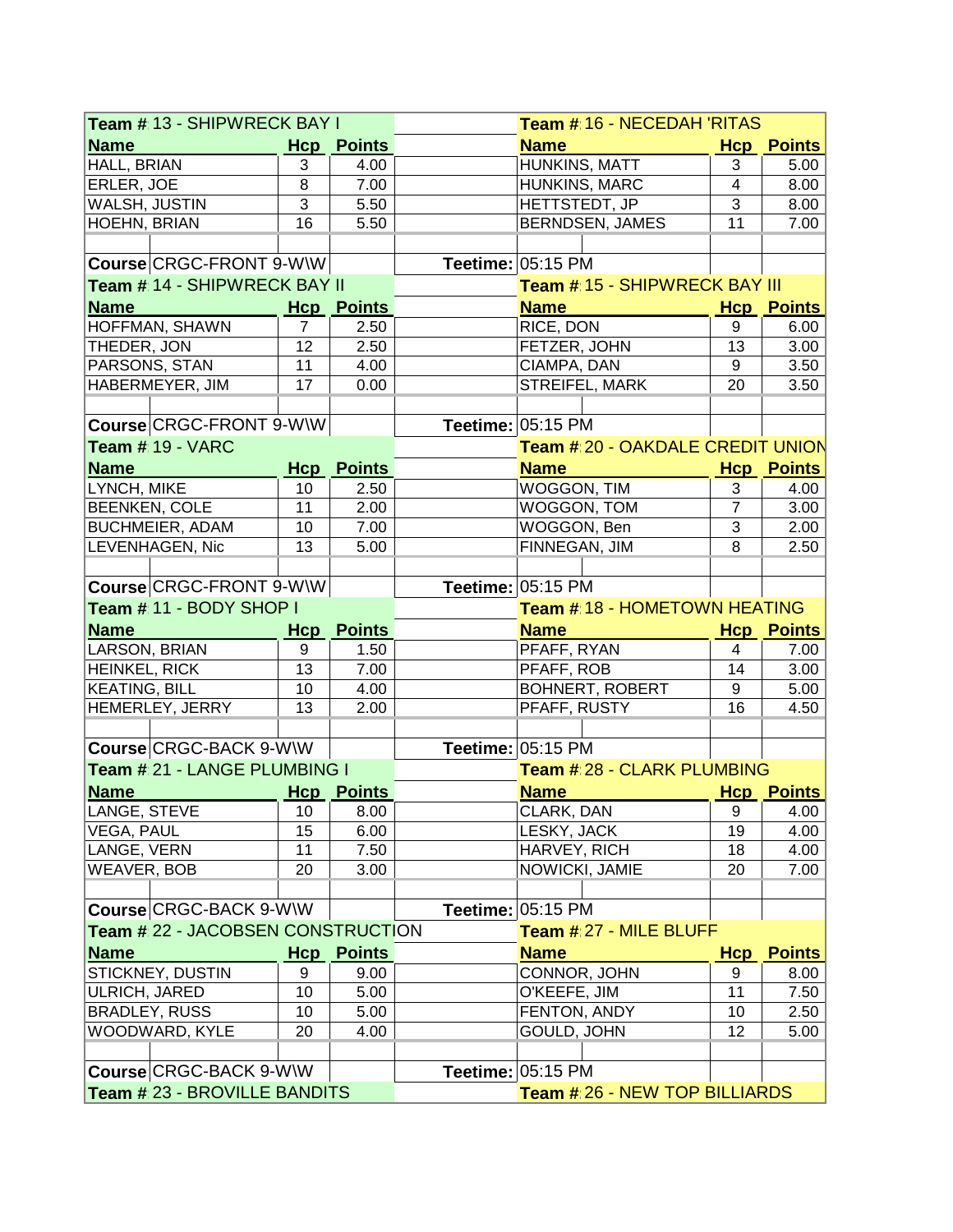| <b>Name</b>                      | Hcp            | <b>Points</b>     | <b>Name</b>                 | <b>Hcp</b>  | <b>Points</b>     |
|----------------------------------|----------------|-------------------|-----------------------------|-------------|-------------------|
| FOX, LJ                          | $\overline{7}$ | 3.50              | EDGREN, PAUL                | 9           | 3.00              |
| MESSER, JUSTIN                   | 13             | 7.50              | LAFORTUNE, Perry            | 14          | 2.50              |
| ENGEVOLD, ETHAN                  | 11             | 4.00              | FITZGERALD, DAN             | 11          | 4.00              |
| KRING, JIM                       | 17             | 7.00              | HERNANDEZ, RICK             | 16          | 4.00              |
|                                  |                |                   |                             |             |                   |
| Course CRGC-BACK 9-W\W           |                |                   | Teetime: 05:15 PM           |             |                   |
| Team # 24 - HOFMEISTER INSURANCE |                |                   | Team # 25 - LARIDAENS TAX   |             |                   |
| <b>Name</b>                      |                | <b>Hcp</b> Points | <b>Name</b>                 | <u>Hcp</u>  | <b>Points</b>     |
| POOLEY, BEN                      | 8              | 5.00              | LARIDAEN, JEFF              | 8           | 4.00              |
| GOODMAN, TONY                    | 12             | 2.00              | DUBORD, KEVIN               | 11          | 5.00              |
| Sub #52 Lynes, Jim               | 10             | 2.00              | JOHNSON, DALE               | 9           | 8.00              |
| GOEPFERT, BRIAN                  | 19             | 2.00              | MURPHY, TROY                | 15          | 0.00              |
|                                  |                |                   |                             |             |                   |
| Course CRGC-BACK 9-W\W           |                |                   | Teetime: 05:15 PM           |             |                   |
| Team # 29 - DOUGHBOYZ            |                |                   | Team # 31 - TEAM RELENTLESS |             |                   |
| <b>Name</b>                      | Hcp            | <b>Points</b>     | <b>Name</b>                 | <b>Hcp</b>  | <b>Points</b>     |
| <b>BECK, KEVIN</b>               | 13             | 4.00              | ELSING, DAVE                | 8           | 4.50              |
| FAULKNER, RON                    | 16             | 3.50              | ELSING, KEVIN               | 13          | 2.00              |
| NOBLE, JR                        | 14             | 1.00              | LARSON, Adam                | 11          | 7.00              |
| LYNCH, PAT                       | 18             | 6.00              | ANDERSON, HAYNES            | 20          | 3.00              |
|                                  |                |                   |                             |             |                   |
| Course CRGC-BACK 9-W\W           |                |                   | Teetime: 05:15 PM           |             |                   |
| Team # 30 - HARMARITAS           |                |                   | Team # 32 - GHOST           |             |                   |
| <b>Name</b>                      |                | <b>Hcp</b> Points | <b>Name</b>                 |             | <b>Hcp Points</b> |
| HETTSTEDT, JOHN                  | 9              | 5.50              | GHOST, 1                    | $\Omega$    | 0.00              |
| STAUTER, STEVE                   | 11             | 2.00              | GHOST, 2                    | $\Omega$    | 0.00              |
| ROGERS, JESSE                    | 10             | 4.00              | GHOST, 3                    | $\mathbf 0$ | 0.00              |
| SMITH, JR, GUY                   | 13             | 8.00              | GHOST, 4                    | $\mathbf 0$ | 0.00              |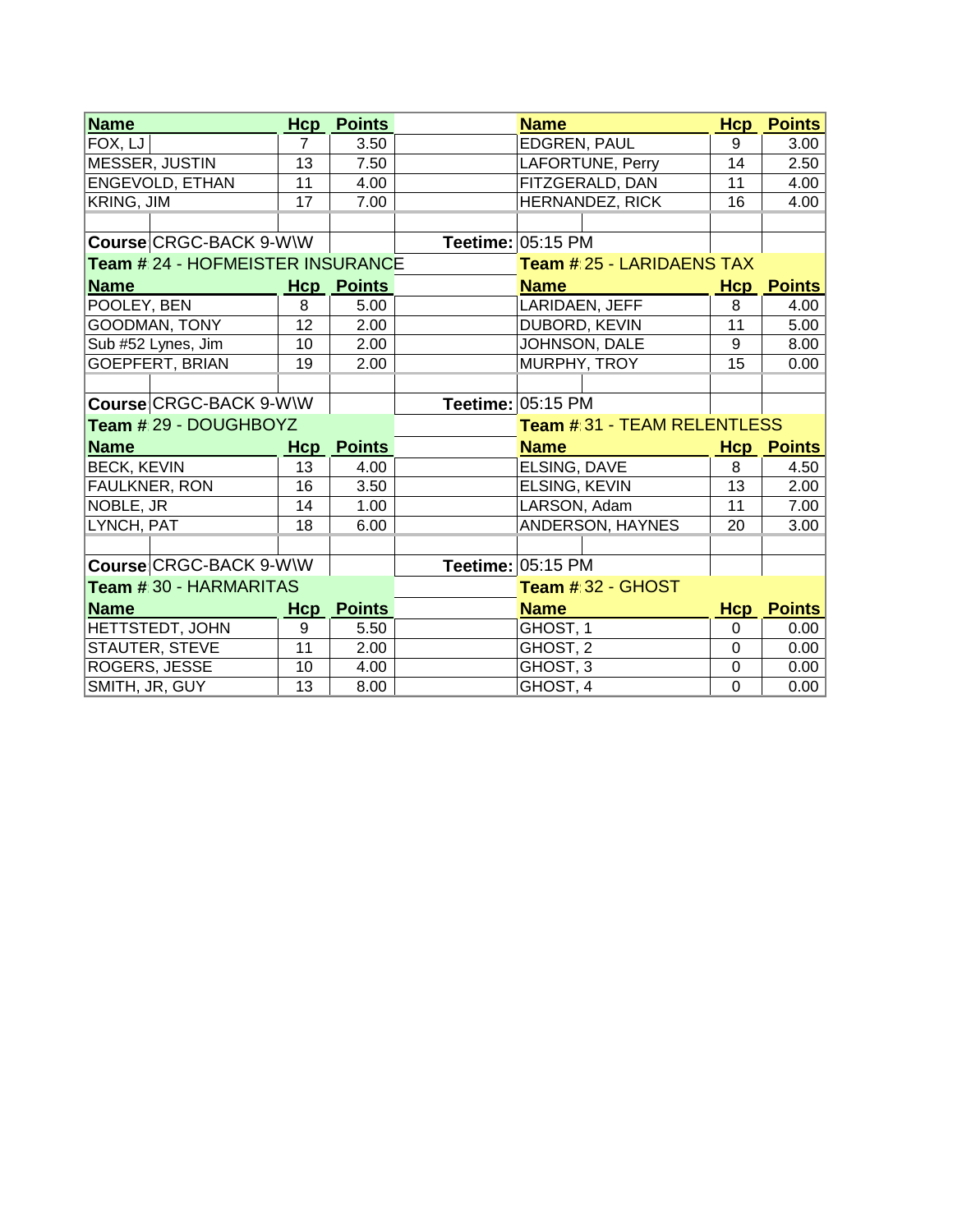